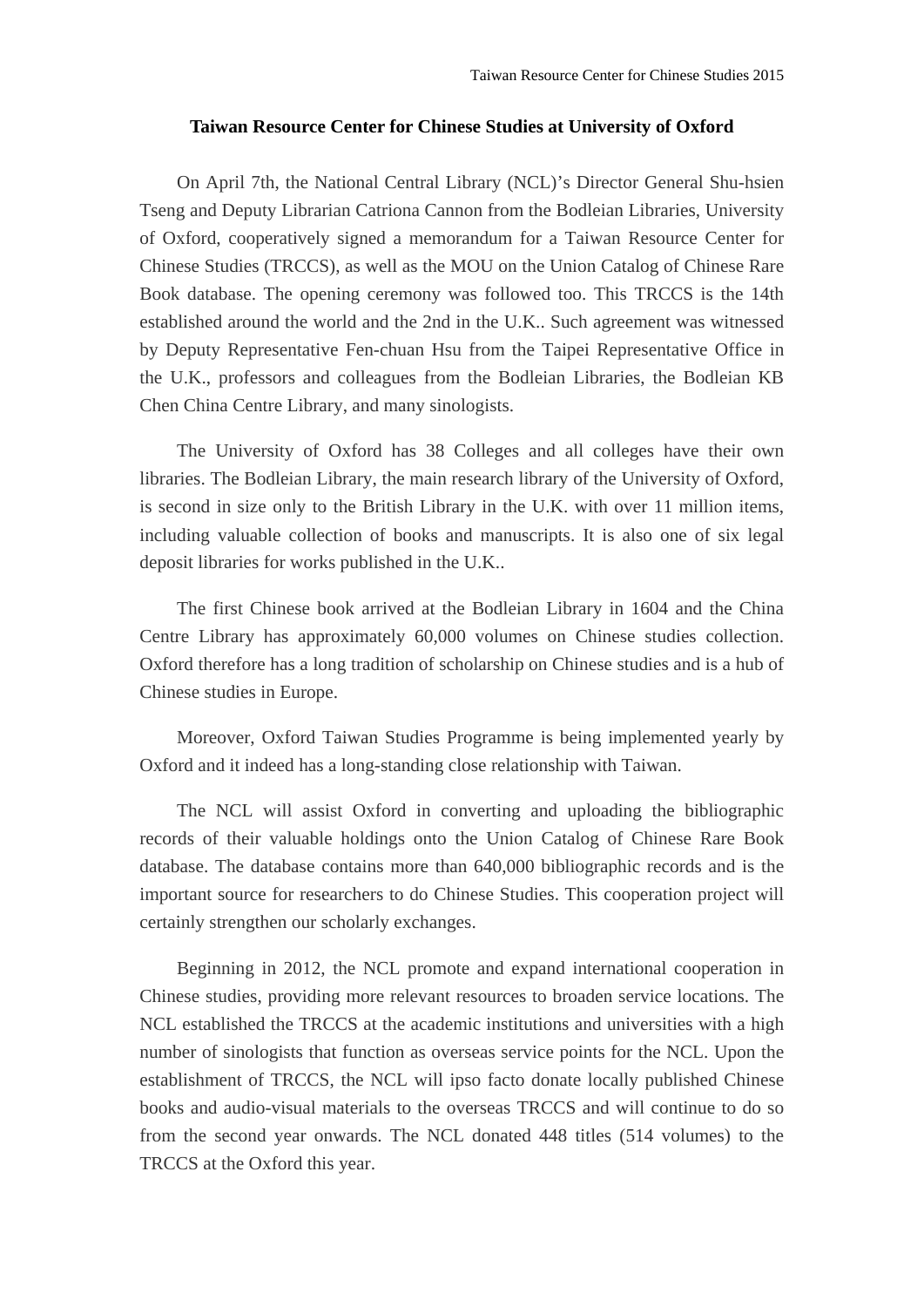During the opening ceremony, Director General Tseng particularly donated replicas of The Annotated Poetry of Su Dongpo, a national treasure of the Republic of China that is more than 800 years old, and The Diamond Sutra which is the earliest wood block print book with dual color in the world. The NCL also provides the digital resources, including Taiwan's digital archives and electronic databases for the teachers and students at the Oxford.

Prof. Glen Dudbridge, who specializes in Chinese literature and has published books in Chinese, represented Oxford University in welcoming the NCL's delegation. In his remarks, he especially thanked the NCL for providing the professors, students, and researchers at Oxford more replete resources in Chinese studies. Deputy Representative Hsu also affirmed the value of the Taiwan Chinese Studies Resource Center established at Oxford, stating she believes it will greatly augment future scholarly exchange between the two countries. It also will raise visibility of Taiwan's abilities in Chinese studies.

Director General Tseng noted that setting up a TRCCS at world-renowned Oxford has far-reaching implications in the promotion of Taiwan-styled Chinese studies, as well as in extending the influence of Taiwan's research achievements and publications in Europe.

During Director General Tseng's remarks, she especially thanked the Bodleian Libraries' support and the Taipei Representative Office in the U.K. for their assistance. She is also optimistic that the TRCCS will considerately promote cooperation and coordination among Oxford, the School of Oriental and African Studies (SOAS) of University of London and the other sinology institutions in U.K.

Oxford also arranged the guide tour of the Queen's College Library, the Old Bodleian Quadrangle, Divinity School and Duke Humfrey's Library, as well as a display of a selection of Chinese Special Collections in the Conservation Studio of the Weston Library. Participants were impressed with Oxford's historical architecture and rich collection.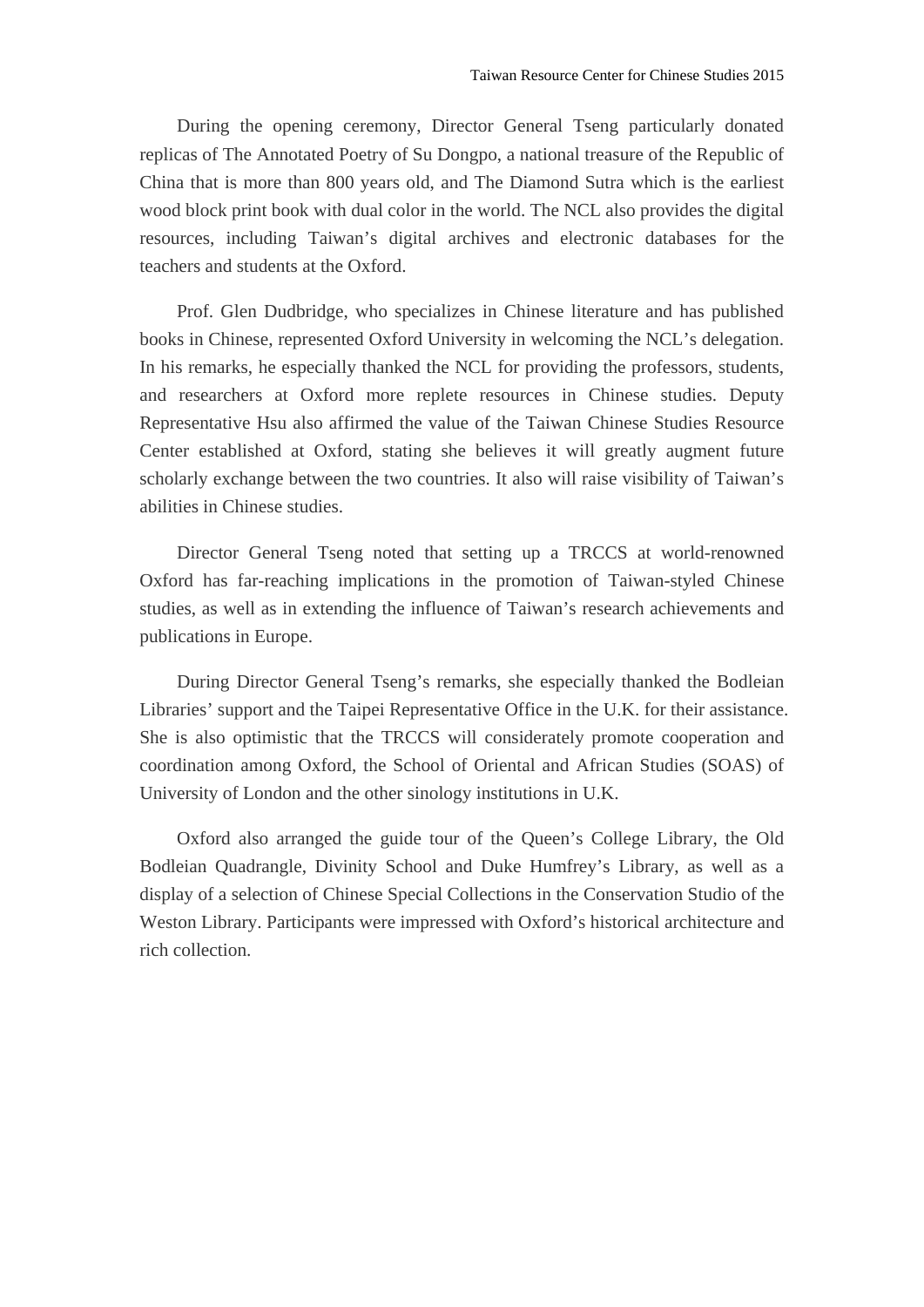

**Director General Tseng with Deputy Librarian Catriona Cannon from the Bodleian Libraries.** 



**Remarks by Prof. Rana Mitter from the Bodleian KB Chen China Centre and Deputy Librarian Ms. Cannon.**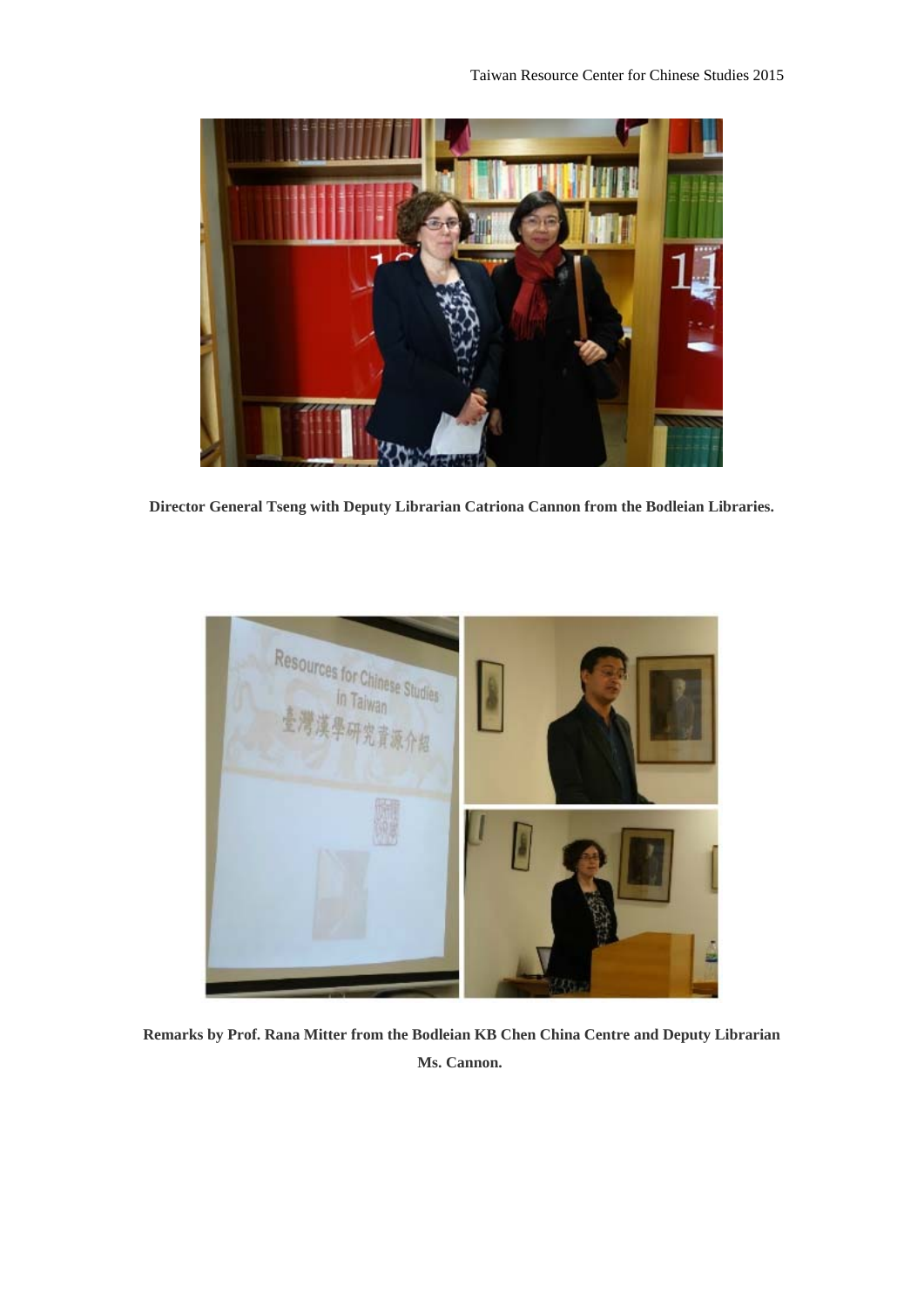

**Remarks by Deputy Representative Fen-chuan Hsu from the Taipei Representative Office in the U.K. and Director General Tseng.** 



**Director General Tseng and Deputy Librarian Cannon Sign the Two Cooperative Agreements.**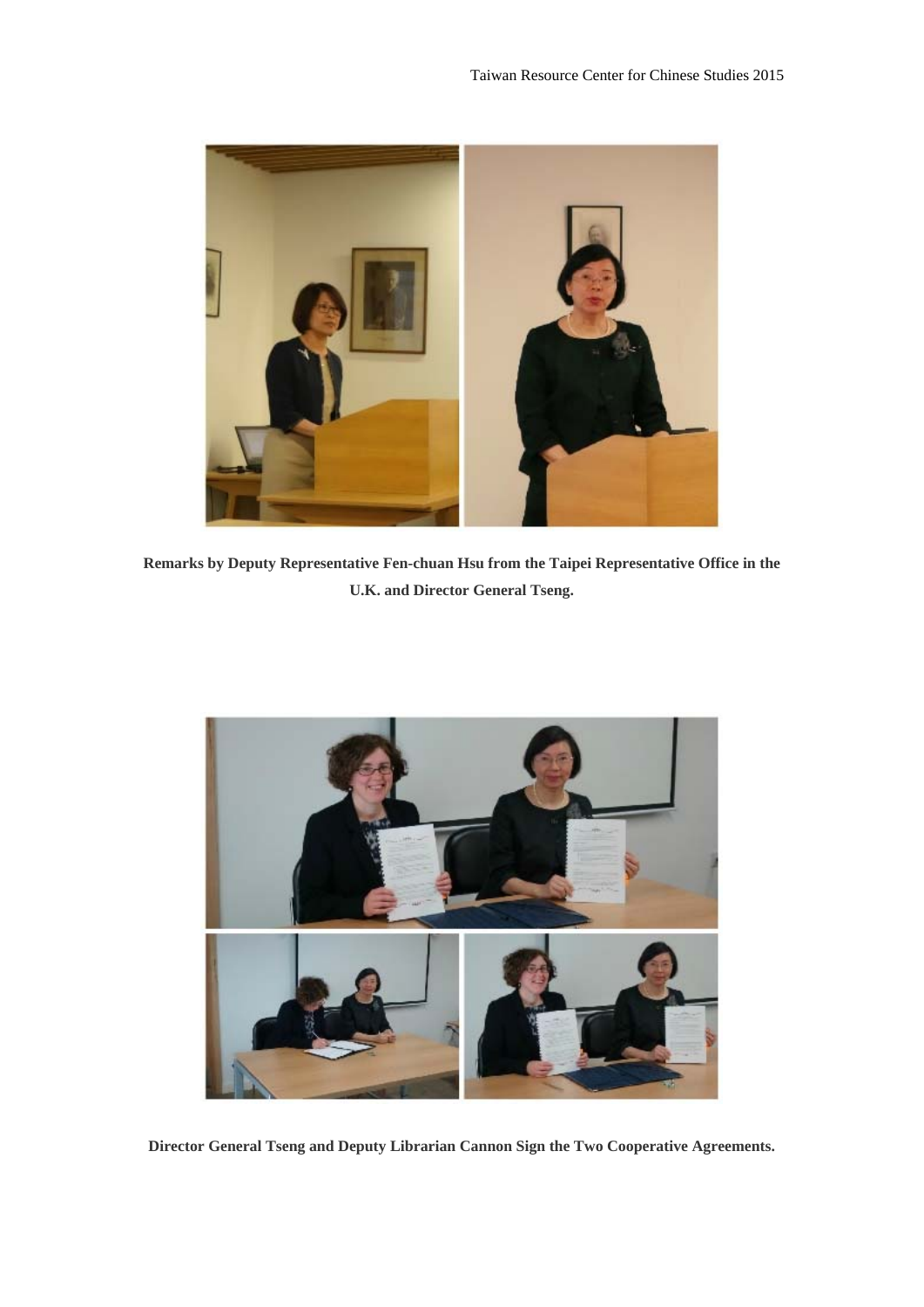

**Director General Tseng Donates the** *Replica of The Diamond Sutra* **and Deputy Representative Fen-chuan Hsu Sends a Gift to Deputy Librarian Cannon.**



**The TRCCS is Unveiled at the University of Oxford**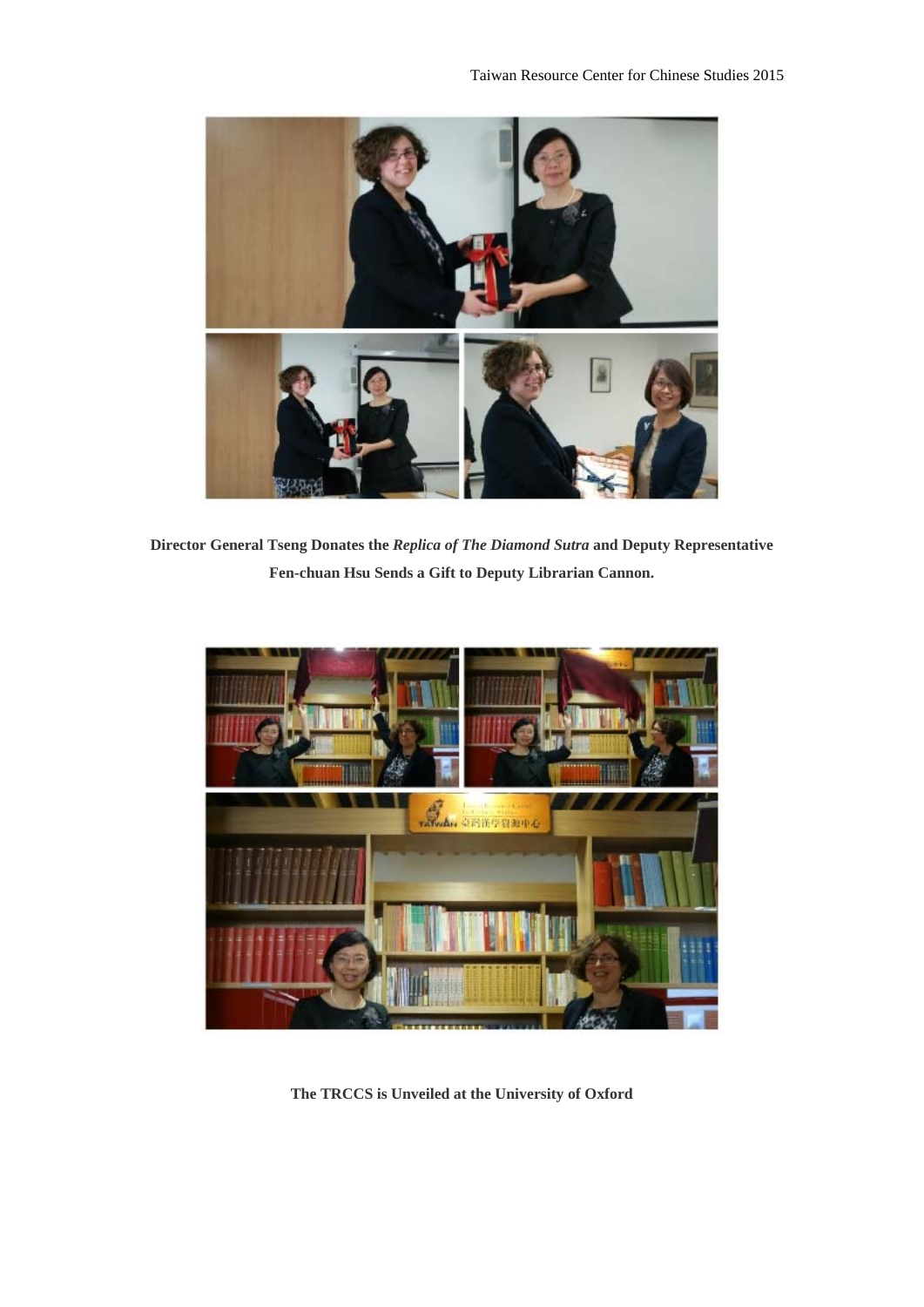

**Group photos of Director General Tseng and Deputy Director Cannon with Participants.** 



**The Opening Reception at the China Centre Wordsworth Tea Room**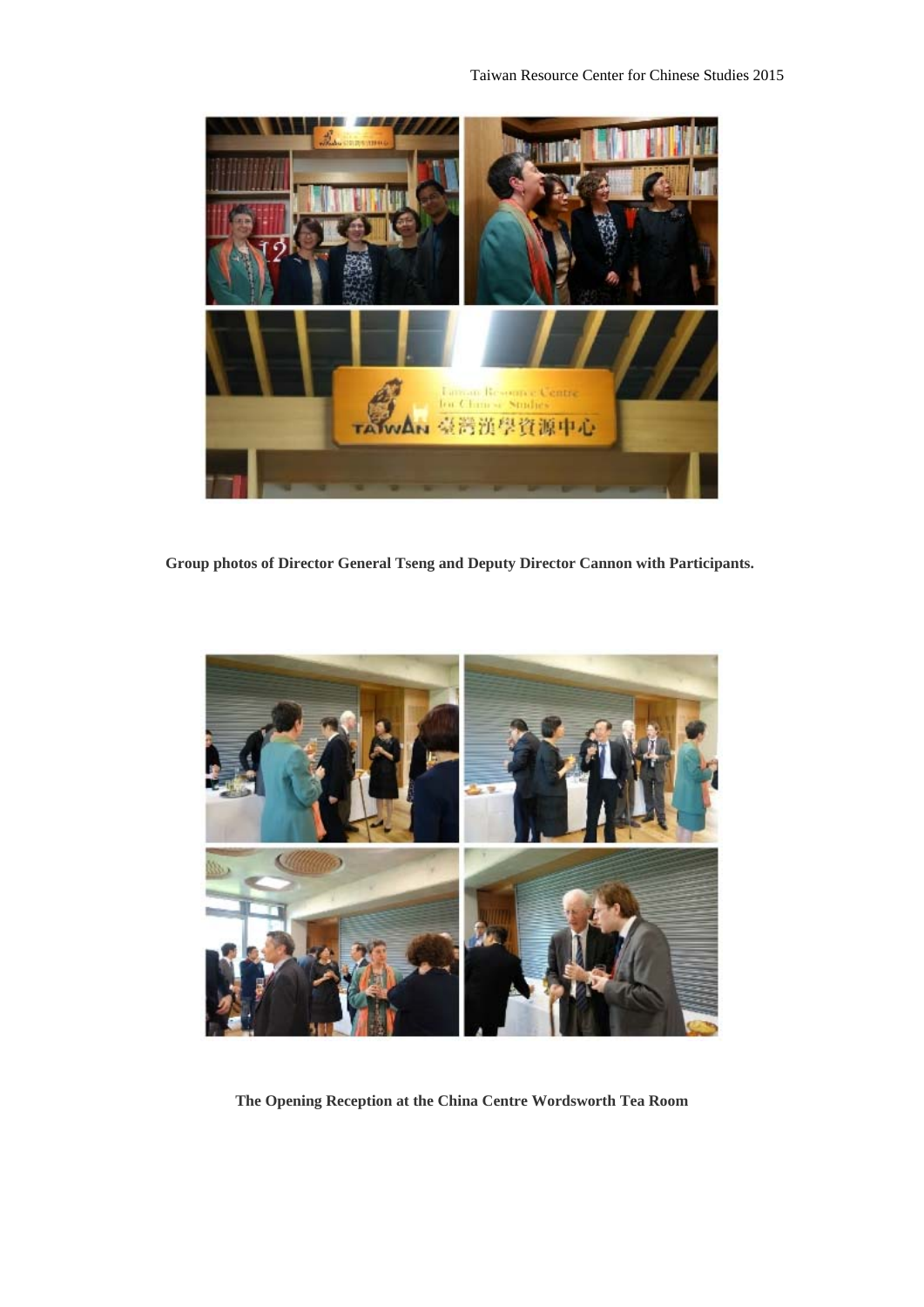

**Director General Tseng Publicizes the NCL in the Reception** 



**Director General Tseng and Dr. Leo Lin Take Photos in Front of the University of Oxford China Centre Building**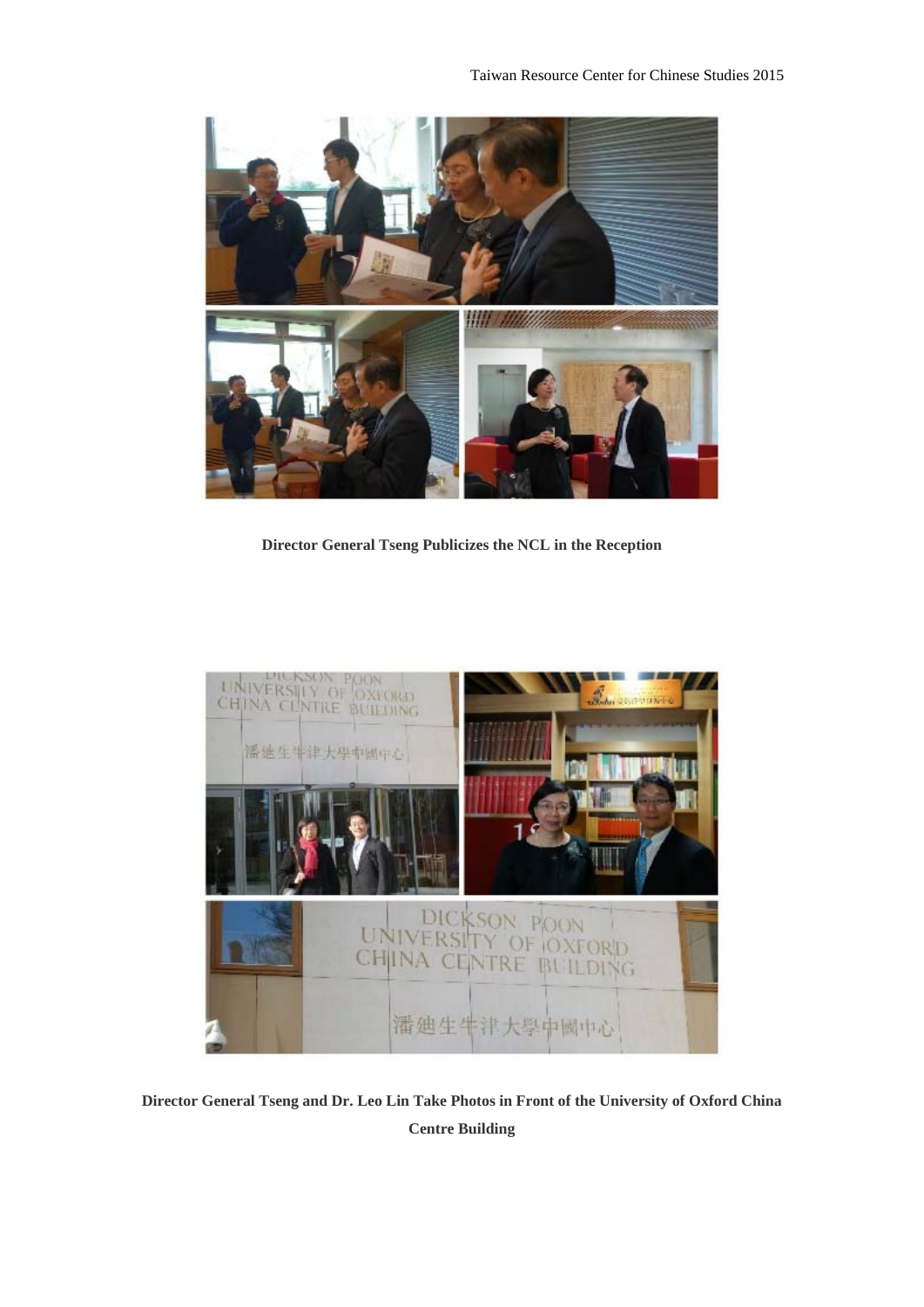**-----------------------------------------------------------------------------------------** 



**Behind the Scenes of the Signing and Openings Ceremony**

**Tour of Queen's College Library**



**At the Queen's College Library**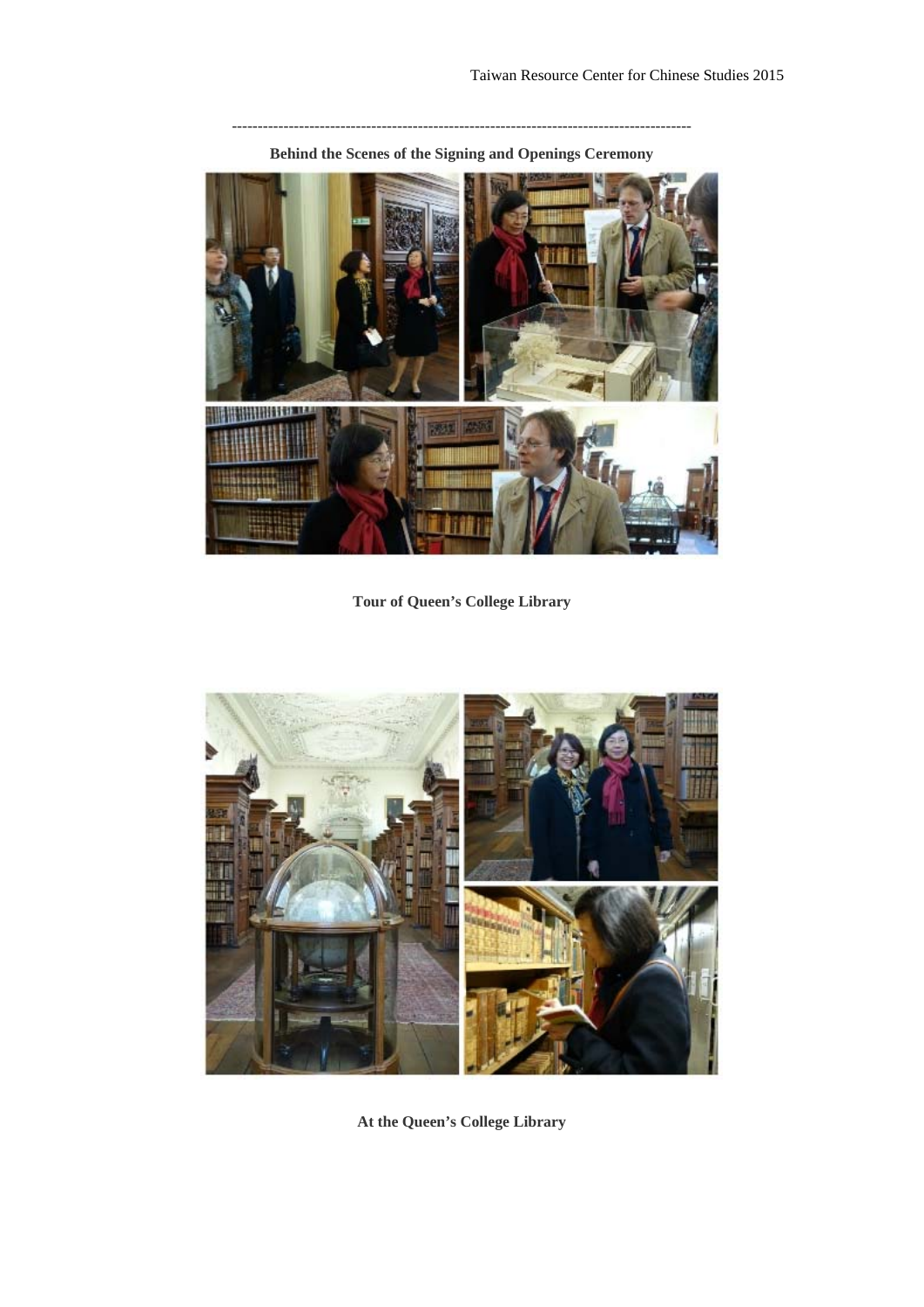

**Tour of the Queen's College Library**



**Tour of the Old Bodleian Quadrangle**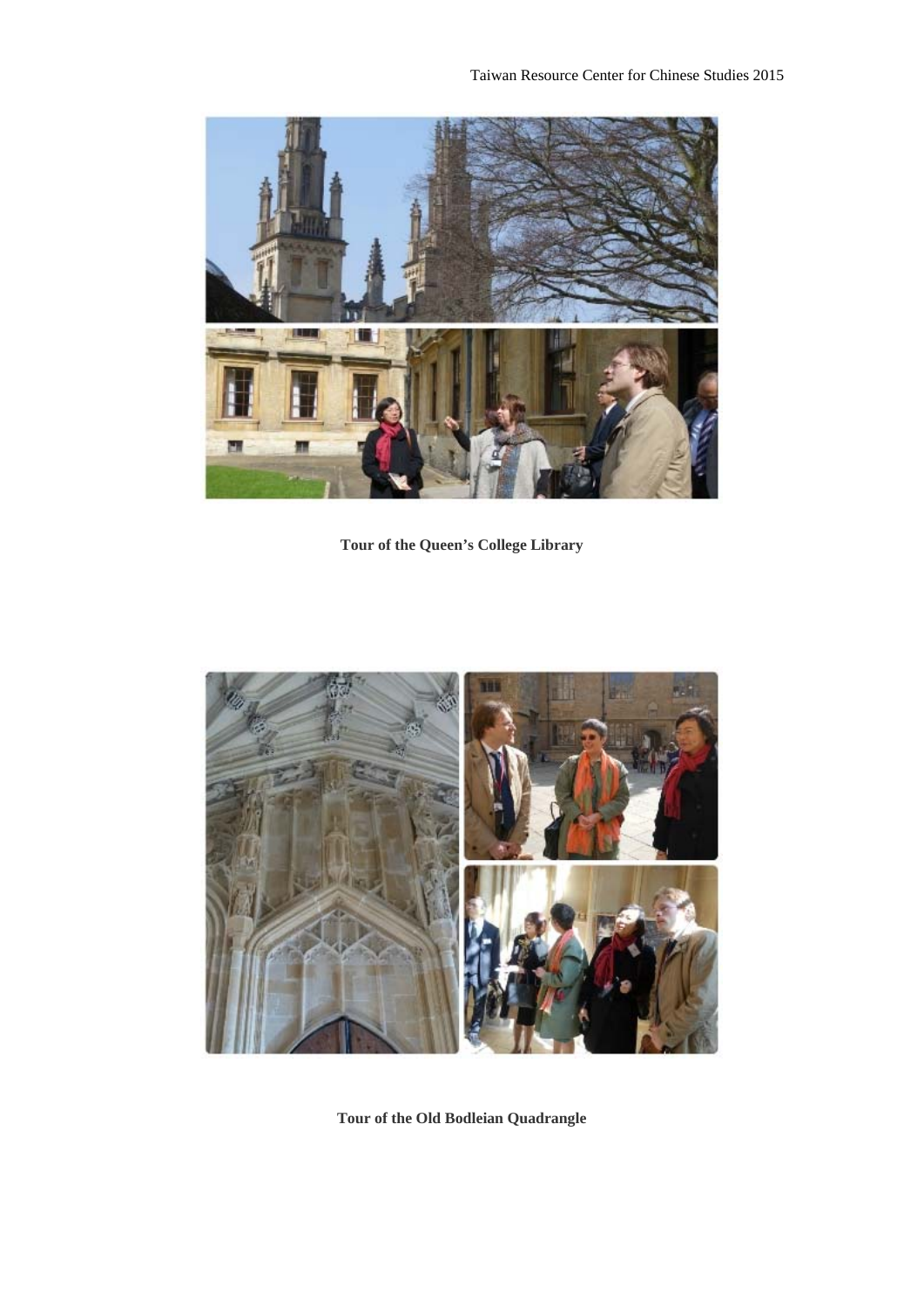

**The Bodleian Library was Founded by Sir Thomas Bodley in 1602.** 



**Seeing Spectacular Scenery around the Oxford City from the Roof of the Weston Library.**